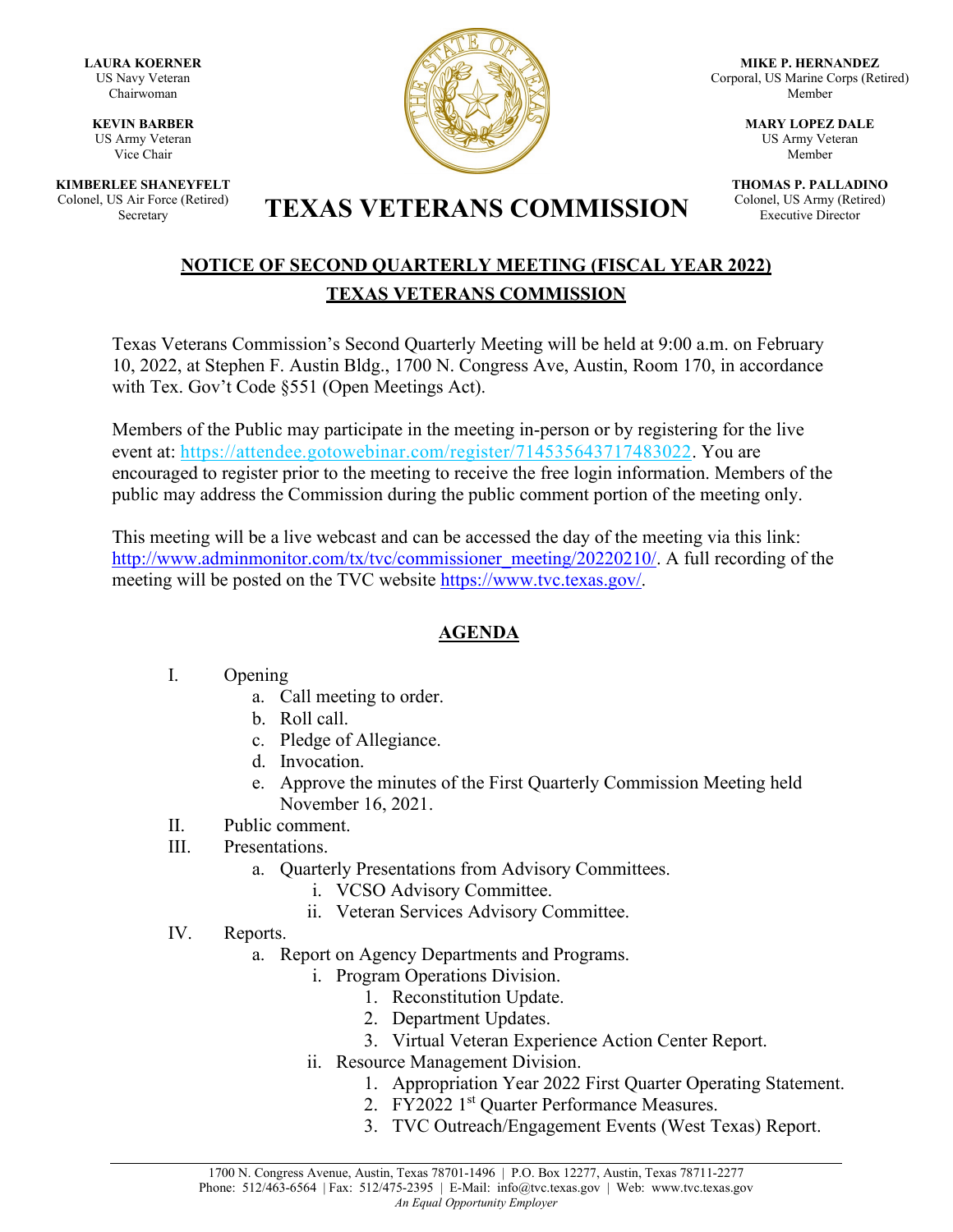- b. Deputy Executive Director Report.
	- i. Upcoming Veteran Engagement Days.
		- a. Buddy Check Day  $(11<sup>th</sup>$  of each month).
		- b. Military Spouse Appreciation Day (May  $8<sup>th</sup>$ ).
		- c. Women Veterans Day (June  $12<sup>th</sup>$ ).
	- ii. Internal Audit Update.
	- iii. Legislative Update.
- c. Executive Director Report.
- V. Considerations.
	- a. Acceptance of Gifts.
	- b. Report, presentation and/or action regarding criteria for Grant Renewals for 2022-2023 grant period.
	- c. Action regarding administrative rules.
		- i. Action regarding Proposed change to Administrative Rule Title 40 TAC Part 15 Section 460.3 Applicant Eligibility.
		- ii. Action regarding Proposed additions to Administrative Rule Title 40 TAC Part 15 Section 462 Energy Industry Program for Veteran Professional Development.
		- iii. Action regarding Proposed additions to Administrative Rule Title 40 TAC Part 15 Section 463 Veteran Verification Letter.
		- iv. Action regarding Proposed additions to Administrative Rule Title 40 TAC Part 15 Section 464 to Citizenship Assistance for Veterans.
- VI. Executive Session.

THE FOLLOWING MAY BE DISCUSSED IN EXECUTIVE SESSION OR OPEN MEETING AND HAVE ACTION TAKEN IN AN OPEN MEETING:

- A. Government Code §551.074(a)(1) The Appointment, Employment, Evaluation, Reassignment, Duties, Discipline, or Dismissal of the Executive Director, Executive Staff, and/or other personnel, as identified in this agenda.
- B. Government Code §551.071(1) Contemplated Litigation or Pending Litigation: Benjamin Rosario v. Texas Veterans Commission, Cause No. 1:18-CV-01008-RP, in the Western District of Texas.
- C. Government Code §551.071(1) Contemplated Litigation or Pending Litigation: Benjamin Rosario v. Texas Veterans Commission, Cause No. D-1-GN-19-000725, in the 459th District Court, Travis County, Texas.
- D. Government Code §551.071(2) All Matters Identified in This Agenda Where the Commission Seeks the Advice of Its Attorney as Privileged Communications under the Texas Disciplinary Rules of Professional Conduct of the State Bar of Texas and to Discuss the Open Meetings Act and the Administrative Procedure Act.
- VII. Discussion and take possible action on the items in Executive Session.
- VIII. Discussion to set date, time, and location of next Commission meeting.
- IX. Adjournment.

Members of the Public needing assistance with access to this meeting are requested to contact Gabe Torres, Executive Assistant, at 512/318-4836 [gabriel.torres@tvc.texas.gov.](mailto:gabriel.torres@tvc.texas.gov)

Mullade